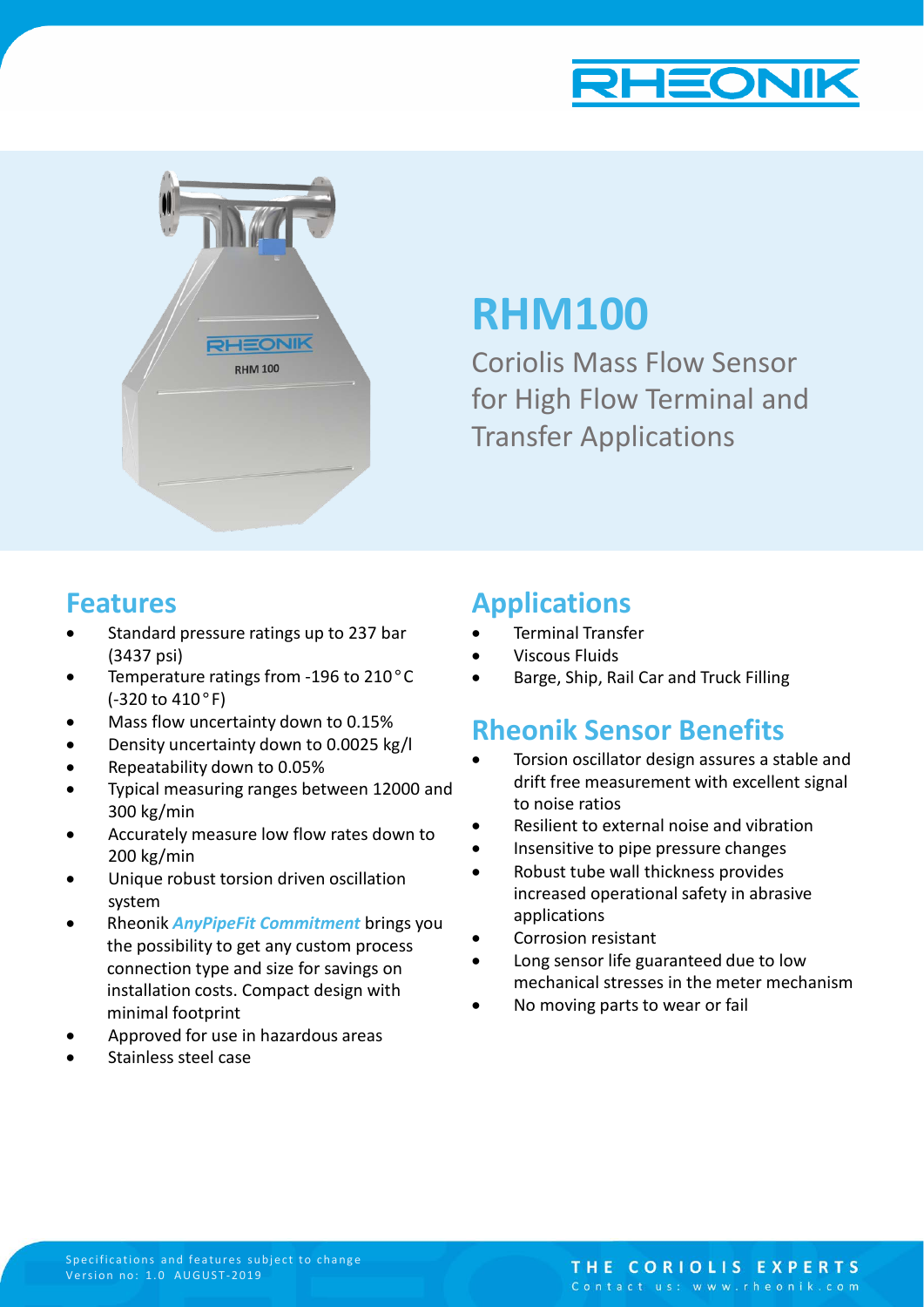

## **General Specification Overview**

| Nominal Flow $(Q_{nom})^*$                       | 12000 kg/min (26455 lb/min)                                                                                                                                                                                                                                                                                                                                                                                    |
|--------------------------------------------------|----------------------------------------------------------------------------------------------------------------------------------------------------------------------------------------------------------------------------------------------------------------------------------------------------------------------------------------------------------------------------------------------------------------|
| Minimum Flow $(Q_{min})^*$                       | 300 kg/min (661 lb/min)                                                                                                                                                                                                                                                                                                                                                                                        |
| <b>Operating Temperature</b>                     | Fluid from -196°C to 150°C (-320°F to 302°F), design up to 210°C (410°F)<br>Ambient from -50°C to 80°C (-58°F to 176°F), optional up to 210°C (410°F)                                                                                                                                                                                                                                                          |
| <b>Pressure Ratings</b>                          | Up to 237 bar / 3437 psi - dependent upon material                                                                                                                                                                                                                                                                                                                                                             |
| <b>Electrical Connection</b>                     | Cable entry M25 x 1.5 (standard), M20 x 1.5, 1/2" NPT, 3/4" NPT (optional)<br>Max. cable length to remote RHE transmitter 30m / 98ft                                                                                                                                                                                                                                                                           |
| <b>Sensor Enclosure Materials</b>                | Stainless steel (standard), 316 stainless steel (optional)<br>Epoxy coated aluminum terminal box (standard), SS 316 terminal box (optional)                                                                                                                                                                                                                                                                    |
| <b>Enclosure Type</b>                            | Protection class IP65 (standard); IP 66 / NEMA 4X (optional)                                                                                                                                                                                                                                                                                                                                                   |
| <b>Wetted Materials</b>                          | 1.4571 (316Ti), 2.4602 (Alloy C22), 1.4410 (SuperDuplex)<br>Additional/customer specific materials available upon request                                                                                                                                                                                                                                                                                      |
| <b>Process Connections</b>                       | Nearly any - the RHEONIK AnyPipeFit Commitment. Consult factory for<br>types/sizes not listed in this data sheet                                                                                                                                                                                                                                                                                               |
| <b>Pressure Rating Compliance</b>                | Europe - PED: Module B3.2+C2                                                                                                                                                                                                                                                                                                                                                                                   |
| <b>Certifications and Approvals</b>              | ATEX / IECEx Approvals for zone 0, 1, 2 (suitably rated RHE transmitter required)<br>North American Approvals for Class I, Div. 1, Groups ABCD (suitably rated RHE<br>transmitter required)<br>American Bureau of Shipping (ABS) Type Approval for use on marine vessels                                                                                                                                       |
| <b>Documentation, Testing and</b><br>Inspection  | All sensors are hydro tested, calibrated and supplied with a traceable calibration<br>certificate. Customized calibration and testing services available                                                                                                                                                                                                                                                       |
| <b>Project Documentation and</b><br>QA, Services | Rheonik offers a full set of services for large and complex engineering projects.<br>Typical services offered are, but not limited to:<br>Certificates of origin and conformity, mill certificates<br>Data books including WPAR, WQS, NDT, test & quality plans, functional<br>testing, calibration procedures, customized packing, factory acceptance etc.<br>Start up and commissioning services on/offshore |
| <b>Options</b>                                   | Enclosure heating for high temperature applications<br>Cleaning for oxygen service<br>Full service painting to project specifications - consult factory                                                                                                                                                                                                                                                        |

\* At  $Q_{nom}$  pressure drop will be approximately 1 bar (14 psi) for H<sub>2</sub>0. Sensors can be operated at higher flow rates but pressure drop will be higher. Maximum recommended velocity (liquid) through the sensor is 15 m/s. Beyond this point, cavitation may occur. Q<sub>min</sub> is the recommended lowest flow rate. Sensors will measure flow rates lower than  $Q_{min}$ , but uncertainty may increase beyond 0.5% of rate.

These flow rate and pressure drop statements relate to standard pressure tube sensor versions. Models with higher pressure ratings have increased wall thickness and will have higher pressure drops.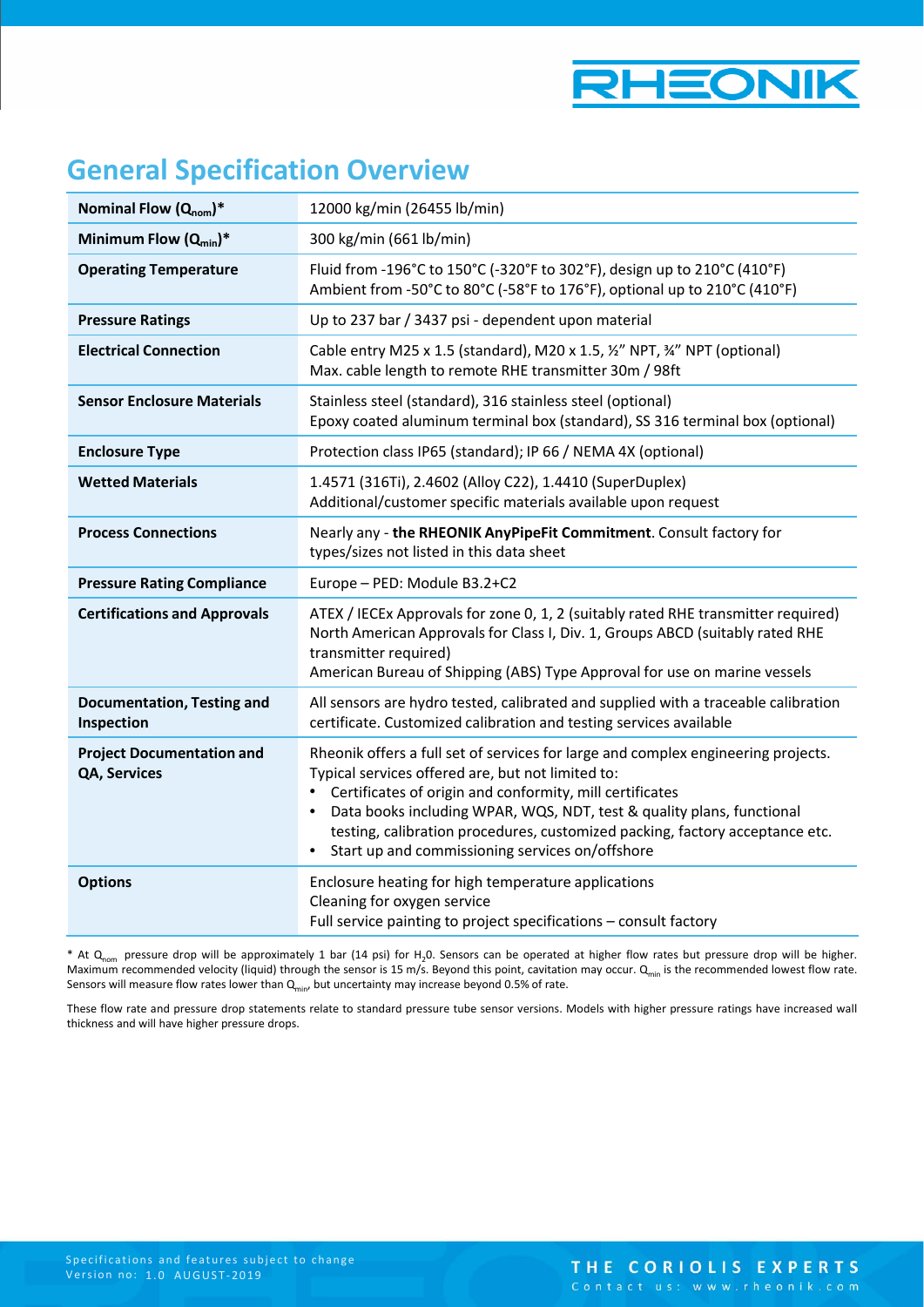

### **Measurement Performance**



| $Q_{nom}$        | 12000 kg/min (26455 lb/min) |
|------------------|-----------------------------|
| $Q_{\text{min}}$ | 300 kg/min (661 lb/min)     |
| $Q_{G}$          | 9000 kg/min (19842 lb/min)  |
| $Q_{0.2}$        | 800 kg/min (1764 lb/min)    |
|                  | 200 kg/min (441 lb/min)     |

*Select the calibration option (A,B,G,2) required and include in the overall part number*

#### Flow Measurement Repeatability Standard ± 0.1% of rate Goldline ± 0.05% of rate

#### Better than ±1°C Temperature Performance

#### Density Calibration

| $N^*$ | No Live Density Calibration                                             |
|-------|-------------------------------------------------------------------------|
| S     | Standard $+/-$ 0.005 kg/liter uncertainty<br>between 500 and 1400 kg/m3 |
| D     | Enhanced +/- 0.0025 kg/liter uncertainty<br>between 500 and 1400 kg/m3  |

*For live volumetric flow, S or D calibration must be included in the part number and the sensor must be operated by an RHE with live density capability.*

*\* Even with No Live Density Calibration, volumetric flow can still be calculated with an inferred density value based upon a manually entered norm density value and its temperature gradient.*

#### Calibration Reference Conditions

Performance statements relate to the following conditions:

- Water (for mass flow accuracy)
- Temperature: 18 to 24°C (66 to 76°F)
- Pressure at 1 to 3 barg (15 to 45 psig)
- RHM with standard temperature, material and pressure range

#### THE CORIOLIS EXPERTS

Contact us: www.rheonik.com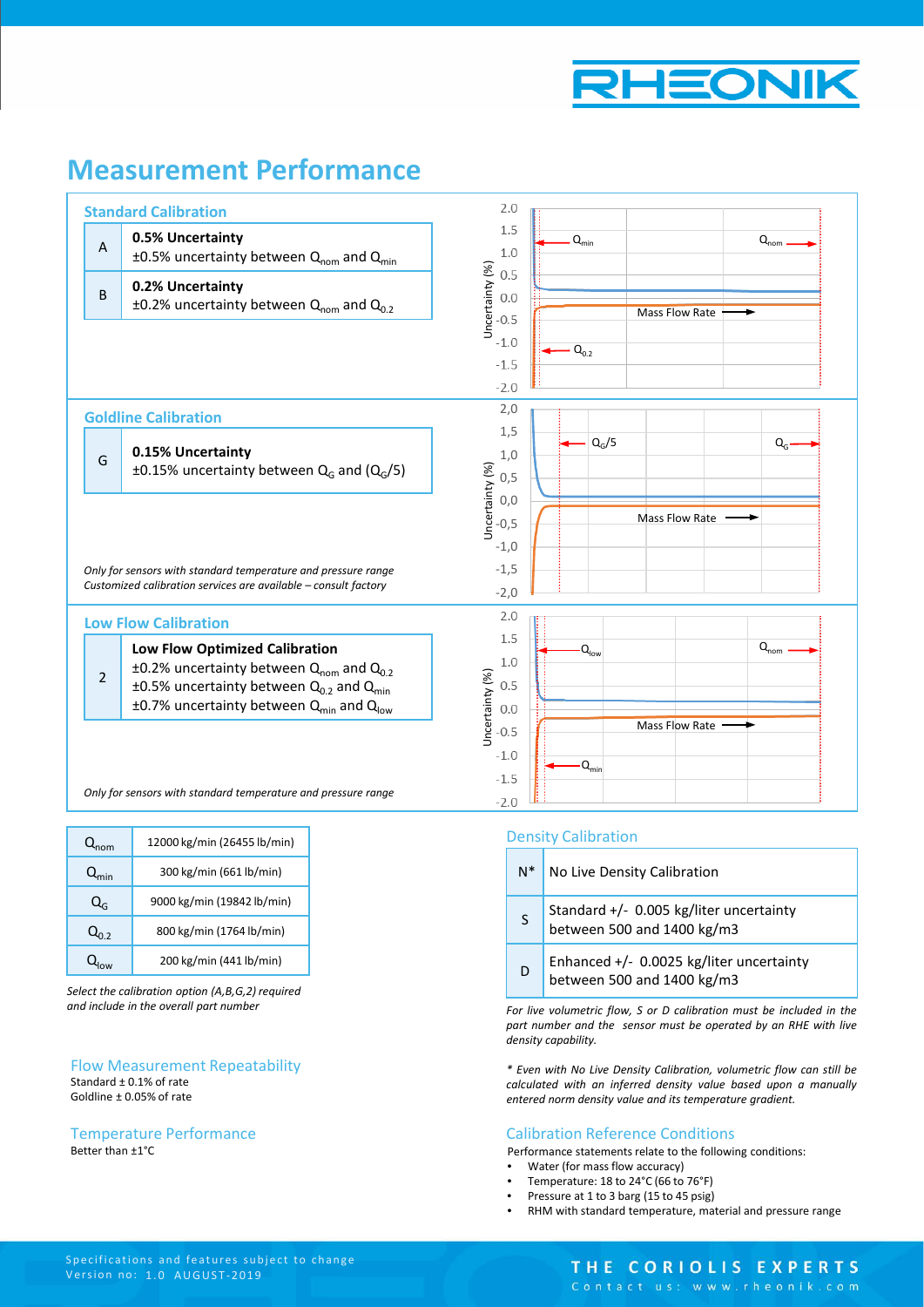

### **Measurement Tube Pressure Ratings**

The maximum pressure ( $P_{max}$ ) of a sensor is determined by its lowest rated part. The lowest rated part can be either the measurement tube ( $P_{max}$  indicated below) or the process connection (for  $P_{max}$  see published standards or manufacturer information).

|               | <b>Material Code</b> | Material                                   | Pmax |      |                 |     |     |
|---------------|----------------------|--------------------------------------------|------|------|-----------------|-----|-----|
| Pressure Code |                      |                                            | bar  | psi  |                 | °C  | °F  |
|               |                      | 1.4571 (316Ti)                             | 73   | 1059 | $^\copyright$   | 50  | 122 |
| P0 (std.)     | $M1$ (std.)          | <b>UNS S31635</b>                          | 66   | 957  | $^{\copyright}$ | 120 | 248 |
|               |                      |                                            | 57   | 827  | $^{\copyright}$ | 210 | 410 |
| PA            | $M1$ (std.)          | 1.4571 (316Ti)<br><b>UNS S31635</b>        | 99   | 1436 | $^{\copyright}$ | 50  | 122 |
|               |                      |                                            | 88   | 1276 | $^{\copyright}$ | 120 | 248 |
|               |                      |                                            | 76   | 1102 | $^{\copyright}$ | 210 | 410 |
| P1            | M <sub>3</sub>       | 2.4602 (Alloy C22)<br><b>UNS N06022</b>    | 113  | 1639 | $^{\copyright}$ | 50  | 122 |
|               |                      |                                            | 100  | 1450 | $^{\copyright}$ | 120 | 248 |
|               |                      |                                            | 85   | 1233 | @               | 210 | 410 |
| <b>PA</b>     | $10*$                | 1.4410 (Super Duplex)<br><b>UNS S32750</b> | 237  | 3437 | $^{\copyright}$ | 50  | 122 |
|               |                      |                                            | 208  | 3017 | $^\copyright$   | 120 | 248 |
|               |                      |                                            | 188  | 2727 | $^{\copyright}$ | 210 | 410 |
|               | $62*$                | 1.4462 (Duplex)<br><b>UNS S31803</b>       | 189  | 2741 | $^{\copyright}$ | 50  | 122 |
| PA            |                      |                                            | 166  | 2408 | $^{\copyright}$ | 120 | 248 |
|               |                      |                                            | 145  | 2103 | $^{\copyright}$ | 210 | 410 |

\*Only with N1, NA, E2 temperature range. Super Duplex minimum temperature is -40°C

### **Other Materials and Pressure Ratings**

Higher pressure rated measurement tubes in the materials above may be possible. Other wetted materials are also possible for chemical compatibility, lower pressure drop, abrasion allowance and other application specific requirements.

*Contact factory with specification for assessment and availability.*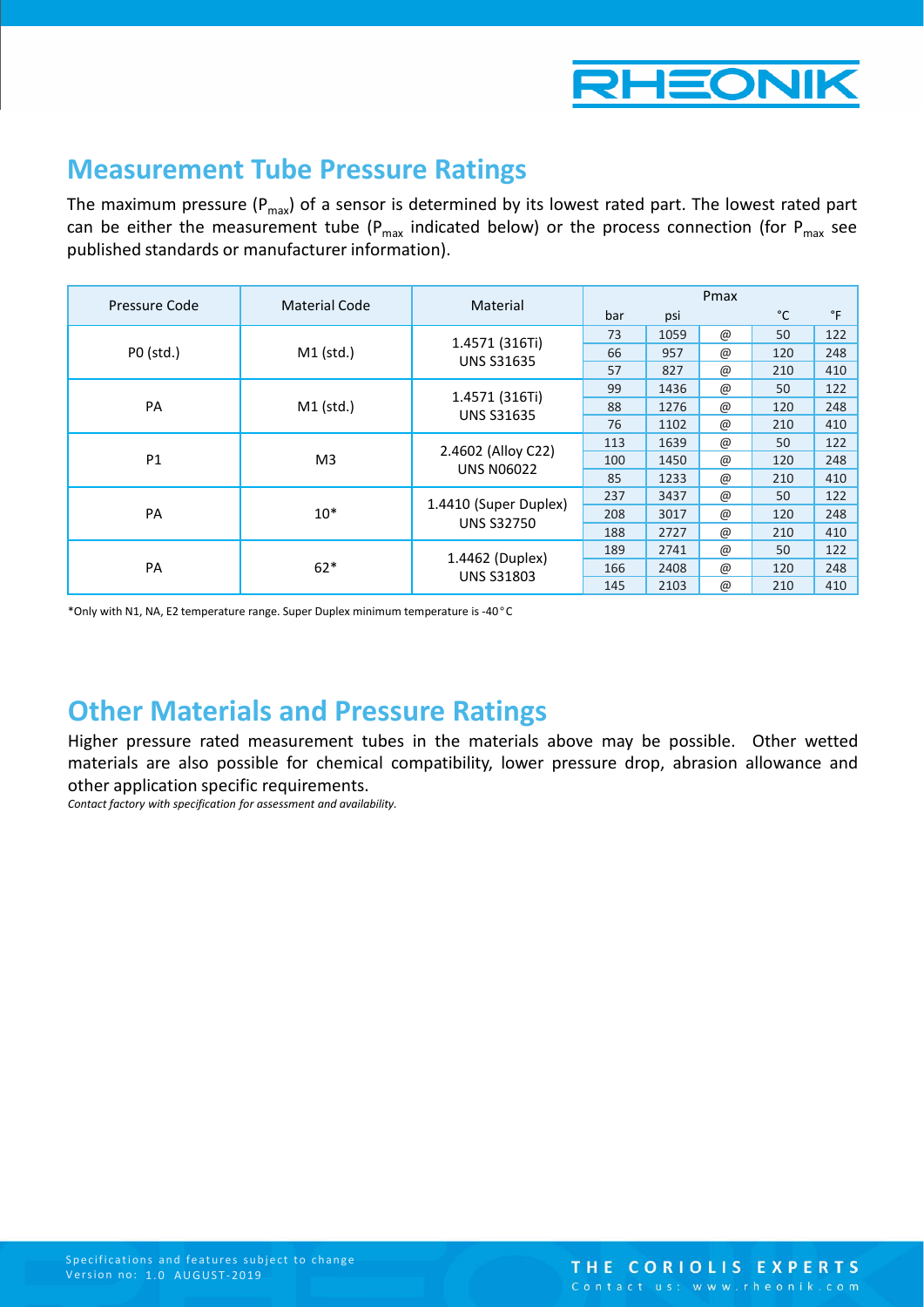

### **Mechanical Construction**

**Seal-less design** PF0: parallel/dual path





| <b>Process Connection</b> | Dim. L      | Dim. H <sub>2</sub> | Order          |  |
|---------------------------|-------------|---------------------|----------------|--|
|                           | mm / in     | mm / in             | Code           |  |
| ANSI 8" 150#RF Flange     | 900 / 35.43 | 1735 / 68.31        | A <sub>1</sub> |  |
| ANSI 8" 300#RF Flange     | 900 / 35.43 | 1735 / 68.31        | A <sub>2</sub> |  |
| ANSI 8" 600#RF Flange     | 900 / 35.43 | 1735 / 68.31        | A <sub>3</sub> |  |
| DIN DN200 PN16 Flange     | 900 / 35.43 | 1735 / 68.31        | D1             |  |
| DIN DN200 PN40 Flange     | 900 / 35.43 | 1735 / 68.31        | D <sub>2</sub> |  |

1. A3 flange selection will reduce maximum measurement tube pressure rating by a factor of 0.75

| <b>Dimensions</b> | mm   | in    |
|-------------------|------|-------|
| A2                | 1320 | 51.97 |
| <b>B2</b>         | 403  | 15.87 |
| H1                | 1505 | 59.25 |
| W                 | 150  | 5.91  |

**Standard blue terminal box in Aluminum, size = 125 x 80 x 57 mm (4.92 x 3.15 x 2.24 in)** - optionally available with integral RHE45 transmitter

Optional SS 316 box, size = 100 x 100 x 61 mm (3.94 x 3.94 x 2.40 in) - only for remote transmitter

*NOTE: Junction boxes are supplied with M25 x 1.5 cable entries as standard. M20 x 1.5, ½" NPT or ¾" NPT cable entries are optionally available and must be ordered separately.*

All dimensions are for standard products. For customization of face to face length and/or process connection types other than the ones listed on this page, please *consult factory. Note that larger diameter flange process connections are always possible.*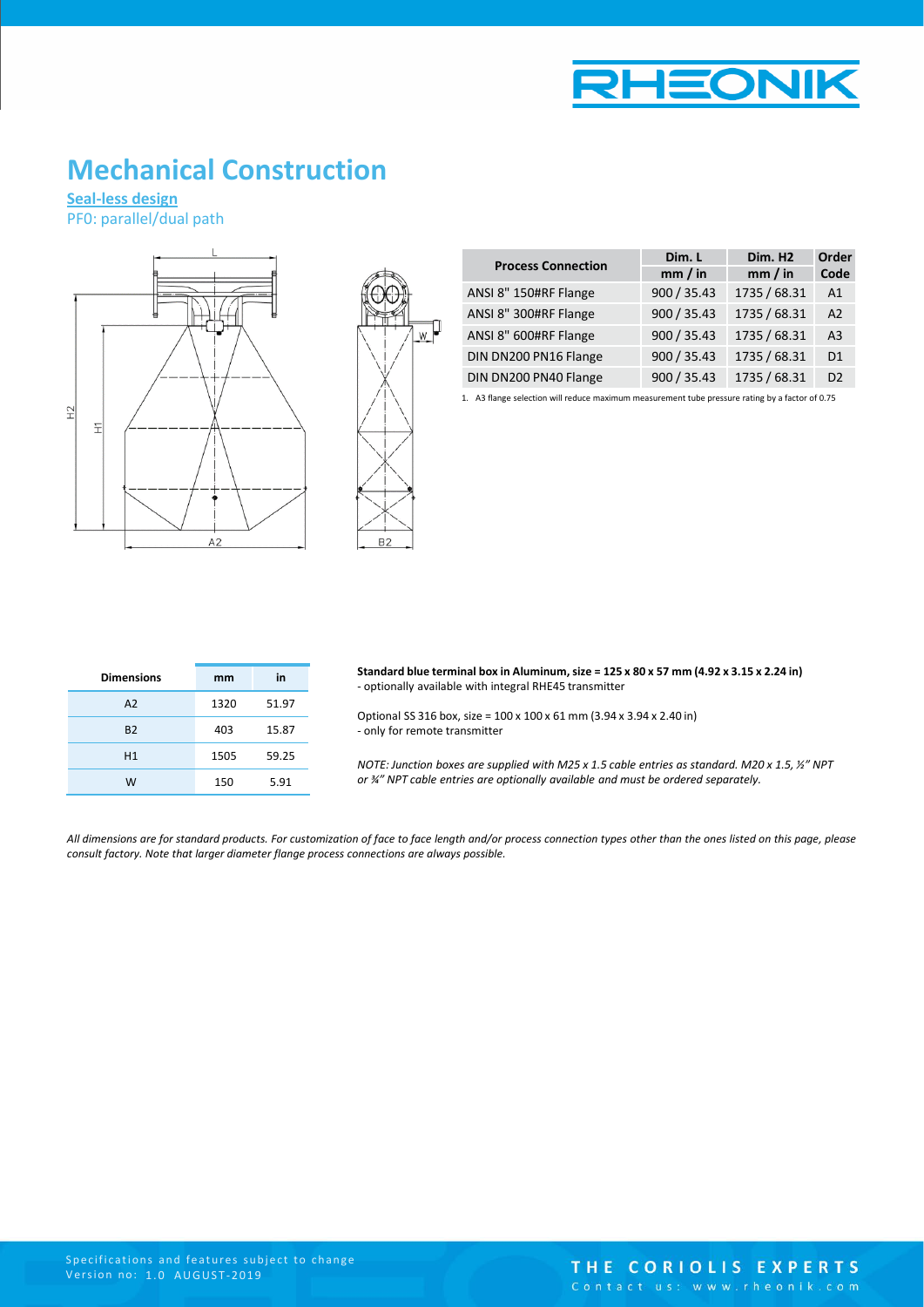

### **RHM100 Part Number Code**

#### **Temperature Range**

- N1 -20 to +120°C (-4 to +248°F) (std.)
- NA -50 to +120°C (-58 to +248°F)
- E2 -50 to +210°C (-58 to +410°F) max. operating temperature 150°C
- E3 -196 to +50°C (-320 to +122°F)

#### **Pressure Code for Pmax of Measuring Loops (see pressure ratings page)**

- P0 pmax depends upon material
- P1 pmax depends upon material
- PA pmax depends upon material
	- **Material of Wetted Parts**
		- M1 1.4571 (316Ti) (std.)
		- M3 2.4602 (Alloy C22)
			- XX Other materials, e.g. (Super)Duplex are available upon request
		- **Process Connection**

See mechanical construction pages for available connections and codes

#### **Terminal Box Selection**

- JM Coated aluminum TB, M25 cable entry (options available)
- SM SS 316 TB, M25 cable entry (options available)
- TM No TB. 2m fixed / integral PTFE cable to RHE
- J5 Coated aluminum TB for integral RHE45, one or two M12 sockets

#### **Options Codes**

#### NN No options

See options listing for specific codes

- **Hazardous Area Certifications**
- NN Without Ex Approval
- A0 ATEX/IEC Approval Zone 0: Ex II 1G Ex ia IIC T1-T6 Ga
- A1 ATEX/IEC Approval Zone 1: Ex II 2G Ex ia IIC T1-T6 Gb
- C0 CSA Approval USA-Canada Class I, Div. 1, Groups ABCD

#### **Pressure Design Compliance**

- NN No specific design compliance required
	- BC PED [Europe] module B3.2+C2
- CA CRN [Canada] Alberta province
	- CR CRN [Canada] all other provinces

**Mass Flow Calibration Selection**

See performance page for code options **Density Calibration Selection**

See performance page for code options

**Additional Manufacturing Instructions** N No manufacturing instructions O Oil/grease free cleaning S Marine packing

RHM100 | | | PF0 | | | | | | | | | | | | | N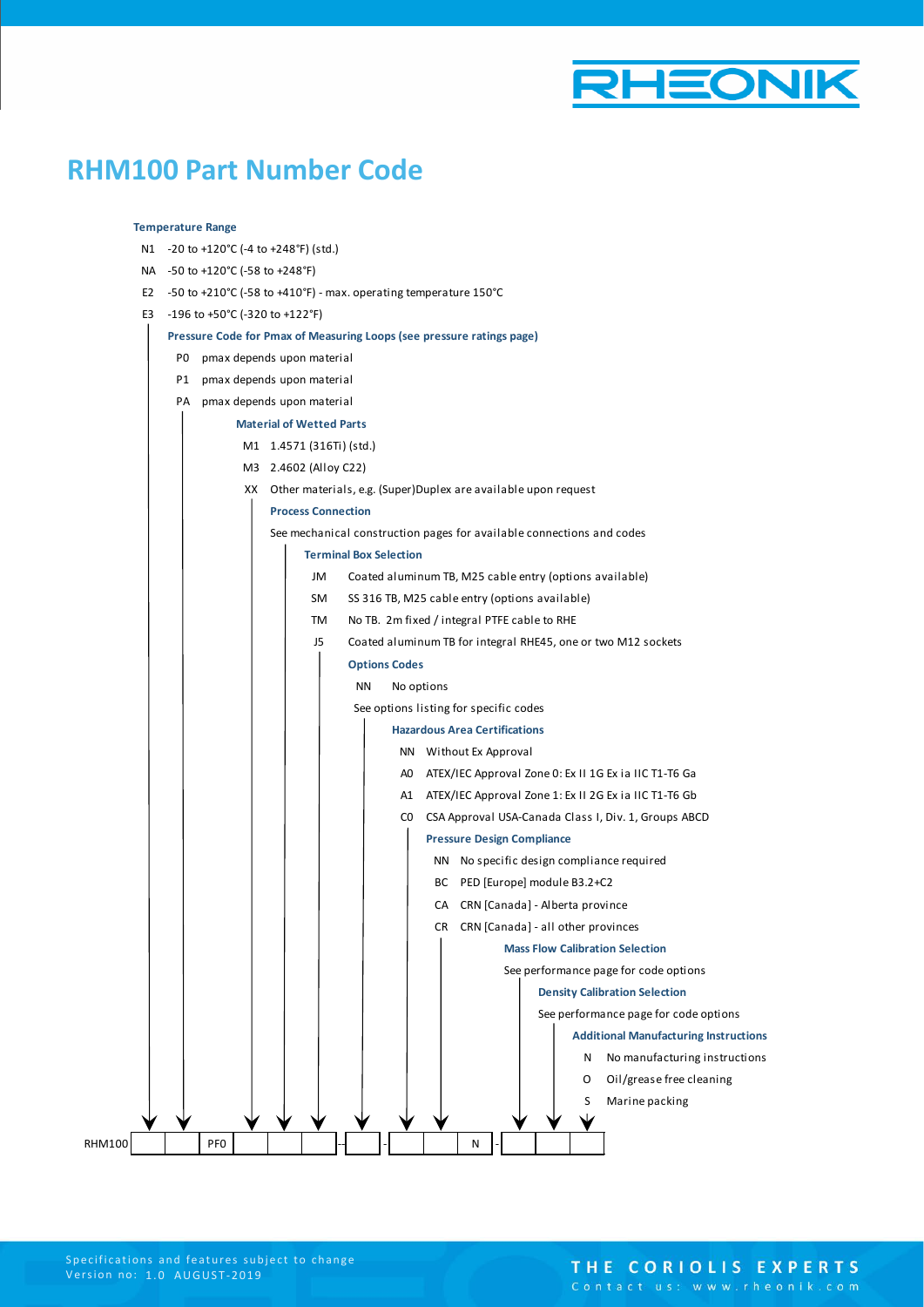

### **Options and Accessories**

| Hot oil/steam heating matrix for housing, DN25 PN40<br>H1<br>Hot oil/steam heating matrix for housing, 1" ANSI 150 RF<br>H <sub>2</sub><br>Hot oil/steam heating matrix for housing, 1" ANSI 300 RF<br>H <sub>3</sub><br>Housing purge connections - 1/2" NPT (2 pcs)<br>P <sub>2</sub><br>Housing in 316 stainless steel<br><b>SB</b> | <b>RHM80L Part Number Option Codes</b> |  |  |
|----------------------------------------------------------------------------------------------------------------------------------------------------------------------------------------------------------------------------------------------------------------------------------------------------------------------------------------|----------------------------------------|--|--|
|                                                                                                                                                                                                                                                                                                                                        |                                        |  |  |
|                                                                                                                                                                                                                                                                                                                                        |                                        |  |  |
|                                                                                                                                                                                                                                                                                                                                        |                                        |  |  |
|                                                                                                                                                                                                                                                                                                                                        |                                        |  |  |
|                                                                                                                                                                                                                                                                                                                                        |                                        |  |  |
| Dye penetrant inspection<br><b>DY</b>                                                                                                                                                                                                                                                                                                  |                                        |  |  |
| ХR<br>X-ray test                                                                                                                                                                                                                                                                                                                       |                                        |  |  |

*NOTE: when specifying a sensor with multiple part code options (i.e. DY and XR), separate each code with a comma in the part string (i.e. …DY,XR…)*

| Cable Entry Options (order separately) |                                                     |  |
|----------------------------------------|-----------------------------------------------------|--|
|                                        | ORHM-E1 <sup>1/2</sup> NPT Terminal Box Cable Entry |  |
| ORHM-E2                                | M20 x 1.5 Terminal Box Cable Entry                  |  |
| ORHM-E3                                | 34" NPT Terminal Box Cable Entry                    |  |

*Standard cable entry on terminal box is M25 x 1.5* 

## **Transmitter Range**



Any Rheonik Mass Flow Transmitter model can be combined with any Rheonik Mass Flow Sensor to provide an overall mass flow measurement system to suit any requirement. Rheonik Coriolis transmitters are available in versions specifically designed for process, industrial and OEM applications. Together they offer a tremendous range of options for system designers and end users alike. *See separate data sheet for the features of each transmitter style*